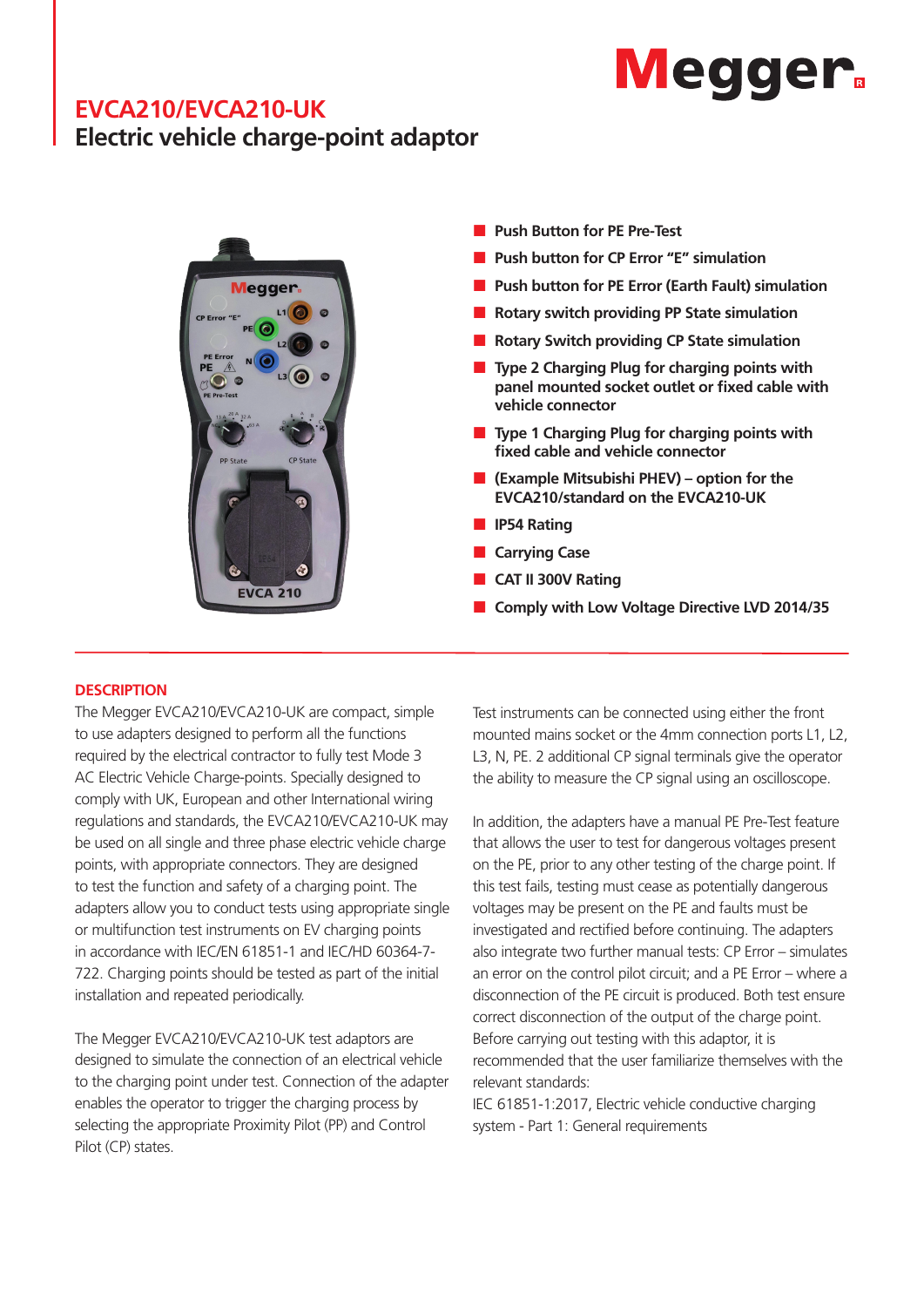# **Megger**

## **EVCA210/EVCA210-UK Electric vehicle charge-point adaptor**

IEC 60364-7-722:2018 Low-voltage electrical installations - Part 7-722: Requirements for special installations or locations - Supplies for electric vehicles and any documentation relating to the charging station itself.

The Megger EVCA210-UK is provided with 2 connection cables as standard, a Type 2 connector for charging points with panel mounted socket outlet or fixed cable with vehicle connector and a Type 1 connector for charging points with

fixed Type 1 cable connector – as found on the Mitsubishi PHEV. The Megger EVCA210 is supplied with the Type 2 plug only.

|                                                      | <b>EVCA210</b> | <b>EVCA210-UK</b> |
|------------------------------------------------------|----------------|-------------------|
| Input voltage 250 V (single phase system) / 430 V    |                |                   |
| (three phase system),                                |                |                   |
| <b>Push Button for PE Pre-Test</b>                   |                |                   |
| Rotary switch providing PP State simulation          |                |                   |
| Rotary Switch providing CP State simulation          |                |                   |
| Push button for CP Error "E" simulation              |                |                   |
| Push button for PE Error (Earth Fault) simulation    |                |                   |
| Measurements on live conductors (L1, L2, L3 and N)   |                |                   |
| and on PE conductor                                  |                |                   |
| Mains Socket: EVCA210-UK - 13A UK socket             |                |                   |
| EVCA210 - Schuko socket (CEE 7/3)                    |                |                   |
| CP signal test, two 4 mm ports for connection to an  |                |                   |
| oscilloscope                                         |                |                   |
| <b>CAT II 300 V</b>                                  |                |                   |
| IP Rating IP54                                       |                |                   |
| Type 2 Plug for charging points with panel mount-    |                |                   |
| ed socket outlet or fixed cable with vehicle connec- |                |                   |
| tor.                                                 |                |                   |
| Type 1 Plug for charging points with fixed cable     |                |                   |
| and vehicle connector - Supplied with EVCA210-UK     |                |                   |
| as standard                                          |                |                   |
| <b>Soft Carry Case</b>                               |                |                   |